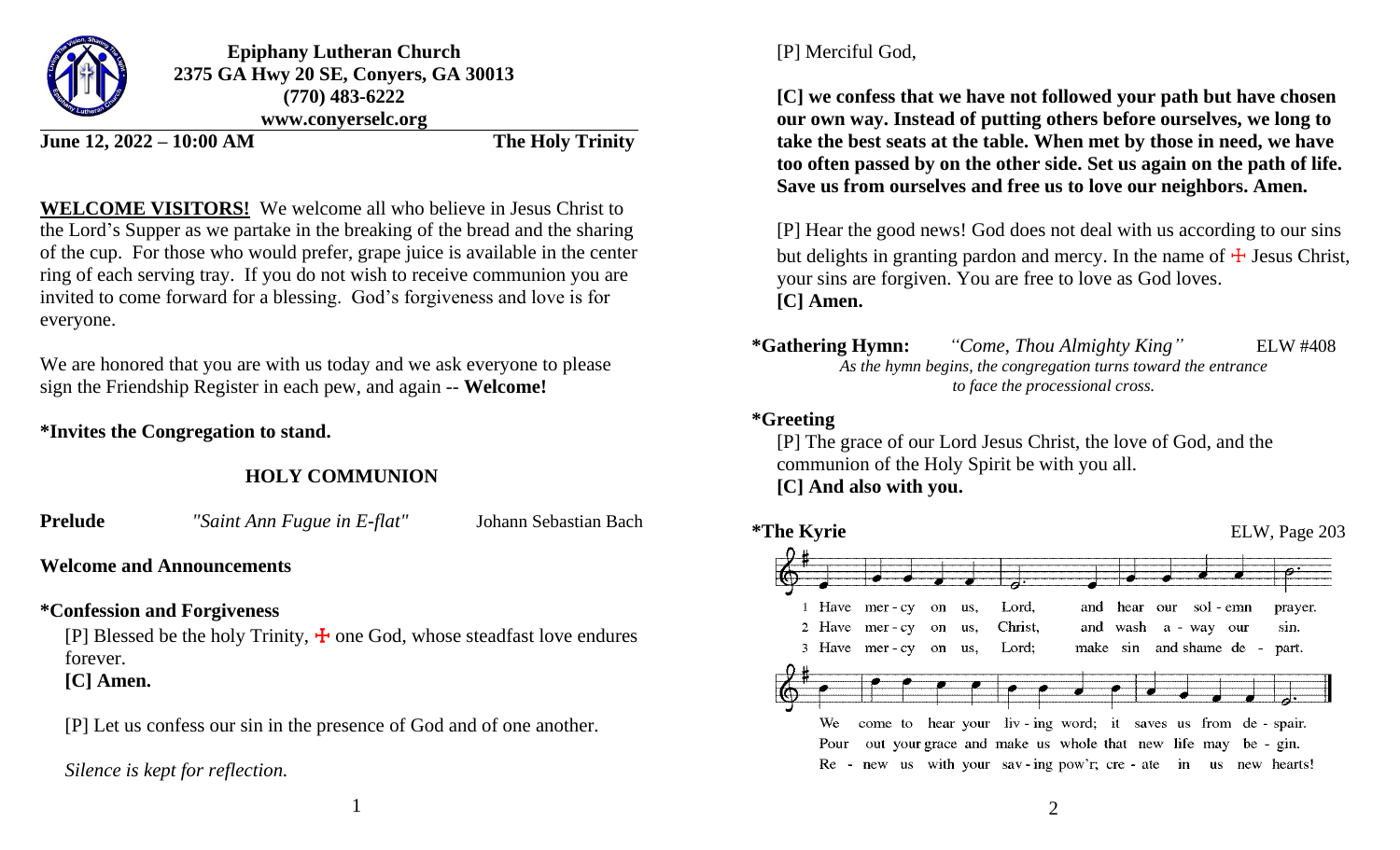

| *The Prayer of the Day<br>[P] The Lord be with you.                                                         |               |
|-------------------------------------------------------------------------------------------------------------|---------------|
| [C] And also with you.<br>$[P]$ Let us pray<br>$[C]$ Amen                                                   | Insert        |
| <b>The First Lesson:</b> <i>Proverbs 8:1-4, 22-31</i><br>[L] The Word of the Lord.<br>[C] Thanks be to God. | <i>Insert</i> |
| <b>Psalm:</b> 8; refrain, Ps. 8:2<br>(Congregation sings verses in <b>bold</b> print only.)                 | <i>Insert</i> |
| <b>The Second Lesson: Romans 5:1-5</b><br>[L] The Word of the Lord.<br>[C] Thanks be to God.                | Insert        |
| <i>*</i> The Verse:                                                                                         | ELW, Page 205 |
| $Al - le-lu - ia!$<br>Lord and Sav-ior: o - pen now your sav-ing word.                                      |               |
| it burn like<br>fire with $-in$ us;<br>Let<br>speak un - til our hearts are stirred.                        |               |
| $Al$ le-lu-ia! Lord, we sing<br>for<br>the good news that you bring.                                        |               |

3

4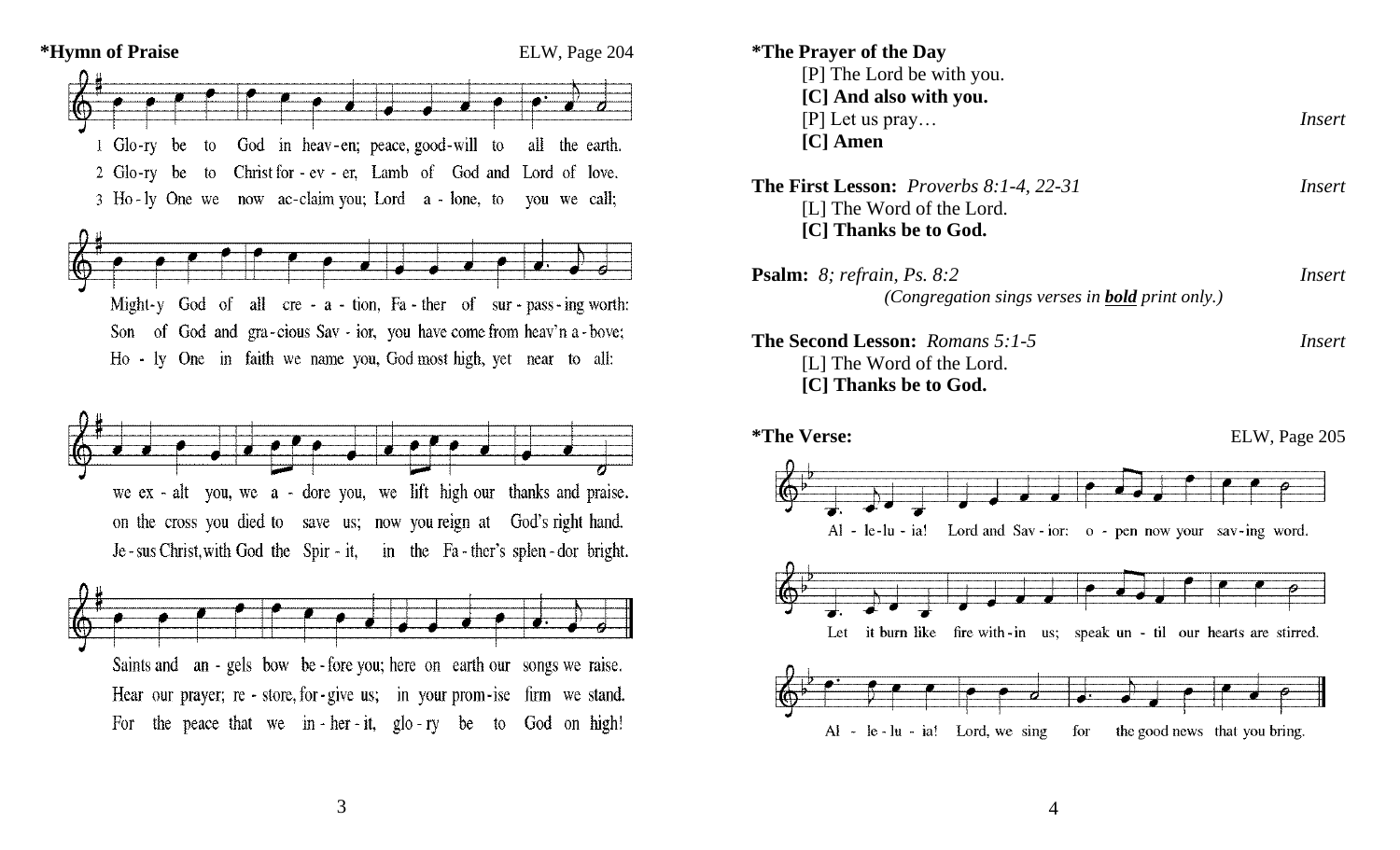\*The Gospel: [P] The Holy Gospel according to St. John the 16<sup>th</sup> Chapter.

 **[C] Glory to you, O Lord.** *John 16:12-15**Insert*

[P] The Gospel of the Lord.  **[C] Praise to you, O Christ.**

**The Sermon** Pastor Nyahaley Labor

**\*Hymn of the Day:** *Holy, Holy, Holy, Lord God Almighty!"* ELW #413

**\*The Nicene Creed** ELW, Page 104

**We believe in one God, the Father, the Almighty, maker of heaven and earth, of all that is, seen and unseen.**

**We believe in one Lord, Jesus Christ, the only Son of God, eternally begotten of the Father, God from God, Light from Light, true God from true God, begotten, not made, of one Being with the Father; through him all things were made. For us and for our salvation he came down from heaven, was incarnate of the Holy Spirit and the virgin Mary and became truly human. For our sake he was crucified under Pontius Pilate; he suffered death and was buried. On the third day he rose again in accordance with the scriptures; he ascended into heaven and is seated at the right hand of the Father. He will come again in glory to judge the living and the dead, and his kingdom will have no end.**

**We believe in the Holy Spirit, the Lord, the giver of life, who proceeds from the Father and the Son, who with the Father and the Son is worshiped and glorified, who has spoken through the prophets. We believe in one holy catholic and apostolic church. We acknowledge one baptism for the forgiveness of sins. We look for the resurrection of the dead, and the life of the world to come. Amen.**

**\*The Prayers** *Insert*

*After each portion of the prayers:* [A] God of grace, **[C] hear our prayer.**

#### **The Offering**

**Offertory:** *"I Will Arise"* Robert Shaw & Alice Parker The Chapel Choir



6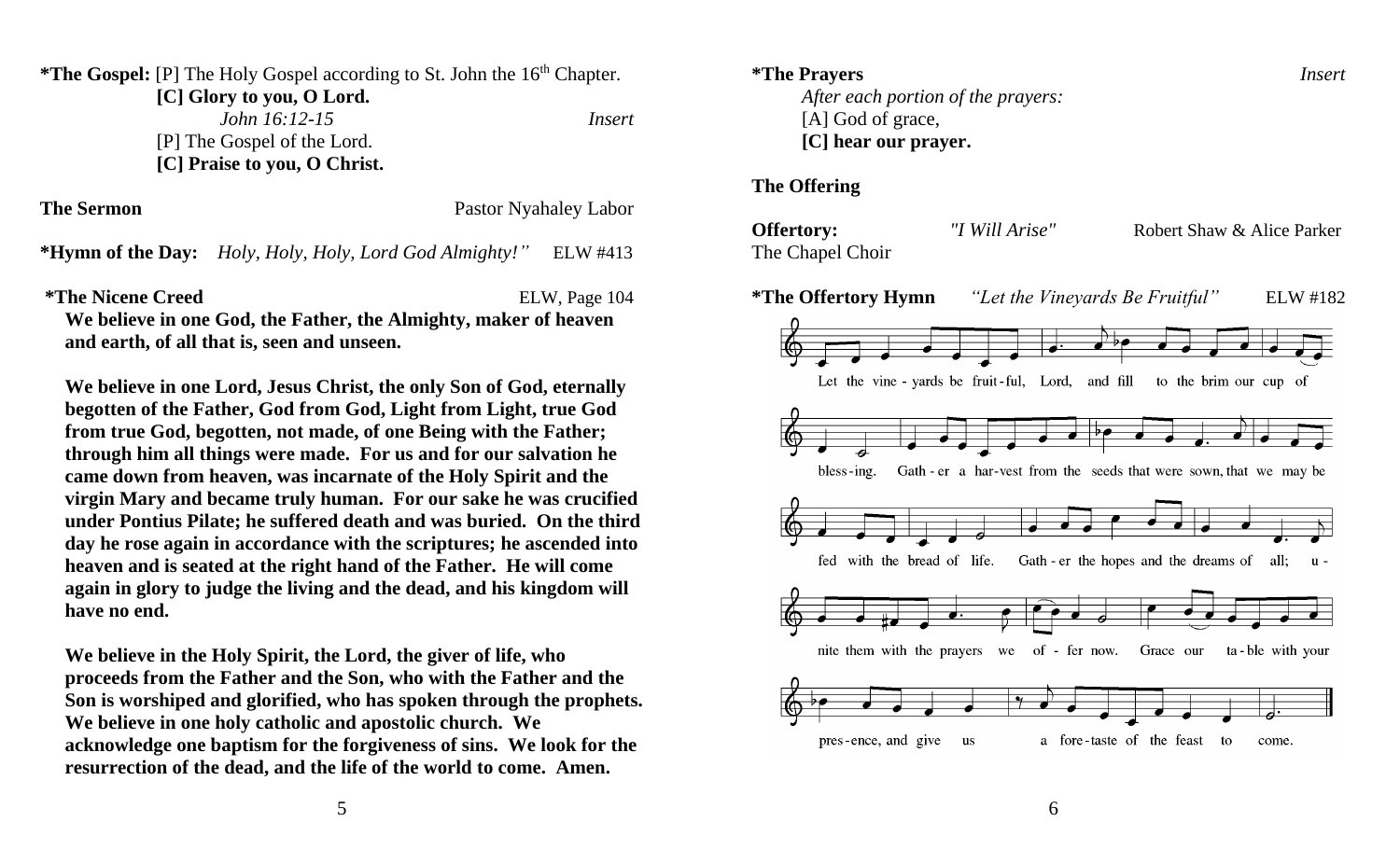**\*Offering Prayer**

[A] Let us pray together.

**[C] Living God, you gather the wolf and the lamb to feed together in your peaceable reign, and you welcome us all at your table. Reach out to us through this meal, and show us your wounded and risen body, that we may be nourished and believe in Jesus Christ, our Savior and Lord. Amen.**

#### \*The Great Thanksgiving ELW, Page 206

[P] The Lord be with you.

**[C] And also with you.**

[P] Lift up your hearts.

**[C] We lift them to the Lord.**

[P] Let us give thanks to the Lord our God.

### **[C] It is right to give our thanks and praise.**

[P] It is indeed right, our duty and our joy... we praise your name and join their unending hymn:



[P] In the night in which he was betrayed, our Lord Jesus took bread, and gave thanks; broke it, and gave it to his disciples, saying: Take and eat; this is my body, given for you. Do this for the remembrance of me. Again, after supper, he took the cup, gave thanks, and gave it for all to drink, saying: This cup is the new covenant in my blood, shed for you and for all people for the forgiveness of sin. Do this for the remembrance of me.

**[C] Our Father, who art in heaven, hallowed be thy name, thy kingdom come, thy will be done, on earth as it is in heaven. Give us this day our daily bread; and forgive us our trespasses, as we forgive those who trespass against us; and lead us not into temptation; but deliver us from evil. For thine is the kingdom, and the power, and the glory, forever and ever. Amen.**

**The Communion** *(Please follow the instructions of the ushers in coming to receive communion.)*

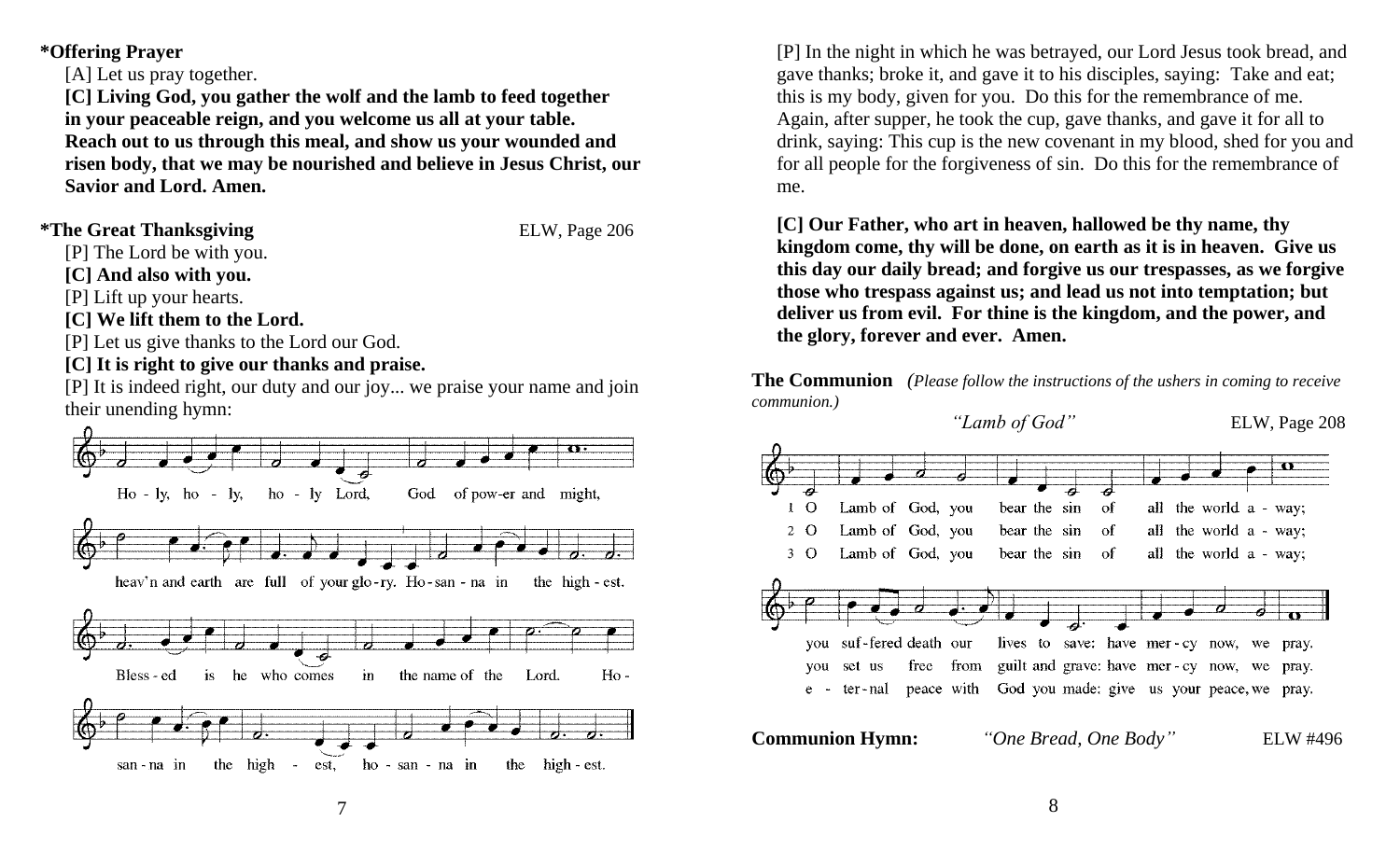**\*Post-Communion Blessing**

#### **\*Post-Communion Prayer**

[A] Life-giving God, through this meal you have bandaged our wounds and fed us with your mercy. Now send us forth to live for others, both friend and stranger, that all may come to know your love. This we pray in the name of Jesus.

**[C] Amen.**

#### **\*Benediction (Blessing)**

[P] God bless us with discomfort at easy answers, half-truths, and superficial relationships, so that we may live deep within our hearts.

God bless us with anger at injustice, oppression, and exploitation of people, so that we may work for justice, freedom and peace.

God bless us with tears to shed for those who suffer from pain, rejection, starvation and war, so that we may reach out our hands to comfort them and turn their pain into joy.

And God bless us with enough foolishness to believe that we can make a difference in this world, so that we can do what others claim cannot be done.

The God of all grace  $\pm$  bless you now and forever. **[C] Amen.**

**\*Recessional Hymn:** *"Come, All You People"* ELW #819

*As the cross is carried out during the singing of the hymn, the congregation turns to face the cross.*

# **[All] Follow Christ, Live Faithfully, Serve All. Thanks be to God.**

**Postlude** *"Chaconne"* Francois Couperin

#### The Organ Prelude:

Johann Sebastian Bach (1685-1750) composed the prelude for our service today. Bach is highly regarded as a preeminent composer of liturgical music for the Lutheran church. Having lived an entire century after Martin Luther, Bach's music works in lock-step to Luther's theology and practice. This fugue *(a composition in which a short melody or phrase [the subject] is introduced by one part and successively taken up by others and developed by interweaving the parts.)* contains many symbolic connections to the Holy Trinity in numerology. The composition is created in three large sections, each representing one part of the Holy Trinity, namely the Father, the Son, and the Holy Spirit. The key signature contains three flats, which is the key of E-flat major, also representing the Trinity. The first section, which is very stately, is thought to represent the Father. The second section, which is quite active and busy, suggests the daily life of Jesus, running to and fro with his message. The third section combines elements of both the first and second fugues, which bring together all the themes of the first two into one great fugue. The second and third sections are composed in triple meters, which also bears a relationship to the Holy Trinity.

> *Soli Deo Gloria* The Father, the Son, and the Holy Spirit

*"ELW" is EVANGELICAL LUTHERAN WORSHIP. From Sundays and Seasons. Com. Copyright 2022 Augsburg Fortress. All rights reserved. Reprinted by permission under Augsburg Fortress Liturgies Annual License #23294. CCLI License #2405133.*